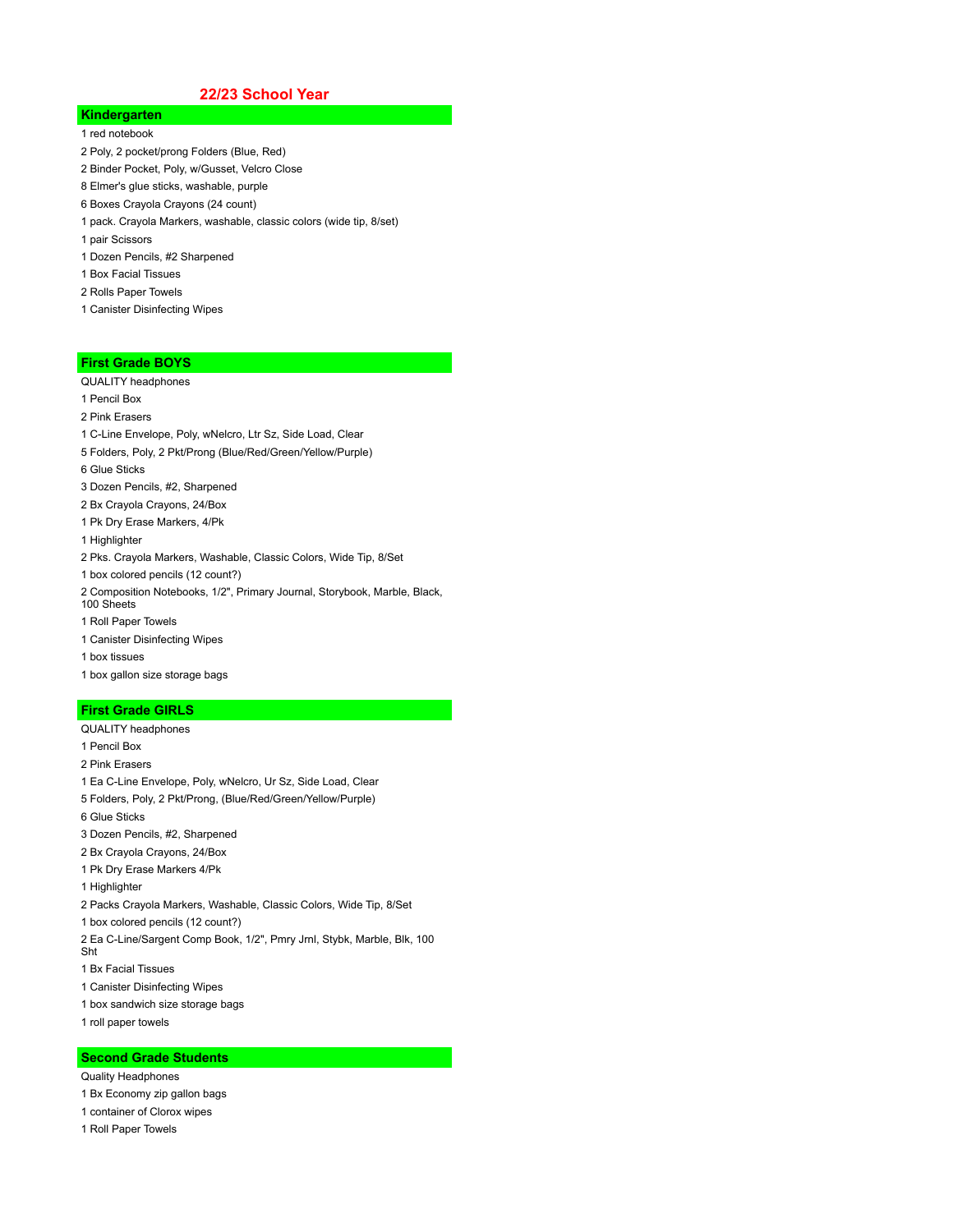- 1 Binder, 3 Ring, 1.5"
- 1 Folder, Poly, 2 Pocket, Blue
- 1 Folder, 2 pocket, purple
- 1 Folder, 2 Pocket, w/ Prong, Red
- 1 Folder, 2 Pocket, w/Prong, Green 1 Folder, 2 Pocket, w/Prong, Yellow
- 2 Composition Books, Marble Cover, Wide-Ruled, 100 Sheets, BLK 3 Dz Dixon Pencils, #2, Sharpened
- 1 Bx Crayola Crayons, 24/Box
- 1 pack of Colored Pencils, 24/Set
- 1 Markers, Washable, Classic Colors, Wide Tip, 8/Set
- 1 Dry Erase Markers 4/Pk
- 1 Avery Dividers, 3 Ring, Write On, 5-Tab, 11" x 8.5"

#### **Third Grade**

- 2 Large Glue Sticks
- 1 Pk. Thin Markers AND 1 Pk. Thick Markers (Non-Washable)
- 2 Highlighters
- 1 Pk Dry Erase Markers (4/Pk.)
- 1 Box of Crayons (24 Count)
- 1 Pk. Colored Pencils (12/Set)
- 3 Dozen Pencils, Sharpened
- 2 Pink Erasers
- 1 Pencil Case, Fabric
- 5 Poly Pocket Folders {Blue, Red, Green, Orange & Yellow)
- 1 Box Facial Tissues
- 3 One Subject Spiral Notebooks, Wide Ruled (Red, Green, & Blue)
- 1 Roll Paper Towels
- 1 Canister Disinfecting Wipes
- Girls Only: 1 Pk. 5X3 Ruled Index Cards
- Glrls Only: 1 Roll Scotch Invisible Tape Refill Box
- Boys Only: 1 Pk 3X3 Post-It Notes
- Boys Only: 2 Black Sharpie Markers
- External Mouse with USB {Optional)

### **Fourth Grade**

Headphones (2 pairs) 1 Roll Scotch Tape Pencil Case, Fabric, 3-Hole w/Grommets 1 Sharpie Marker, Black Colored Pencils, Sharpened, 24/Set 1 Pack Markers, Washable, Classic Colors, Wide Tip, 8/Set 1 Pack Dry Erase Markers 4/Pk 3 Folders, Poly, 2 Pckt, Blue/Red/Green 2 Spiral Notebooks, Wide-Ruled Blue/Red 2 Glue Sticks 4 Dozen #2 Pencils, Sharpened 1 Roll of paper towels **Scissors** 2 Packs of Loose Leaf Paper, wide ruled 1 box of Ziplock Bags (any size; please do not specify size as we need various sizes)

#### **Fifth Grade BOYS**

- 1 Pk Filler Paper, Wide Rule, 100/Pk QUALITY Headphones
- 1 Binder, 3 Ring, Heavy Duty, View, 2", White
- 2 Composition Book
- 1 Pack Markers, Washable, Fine Tip, 8/Set
- 2 Sharpie Marker, Sharpie, Fine Point, Black

QUALITY Headphones/Earbuds The ones that were in the boxes this year were awful, broke within the first week.